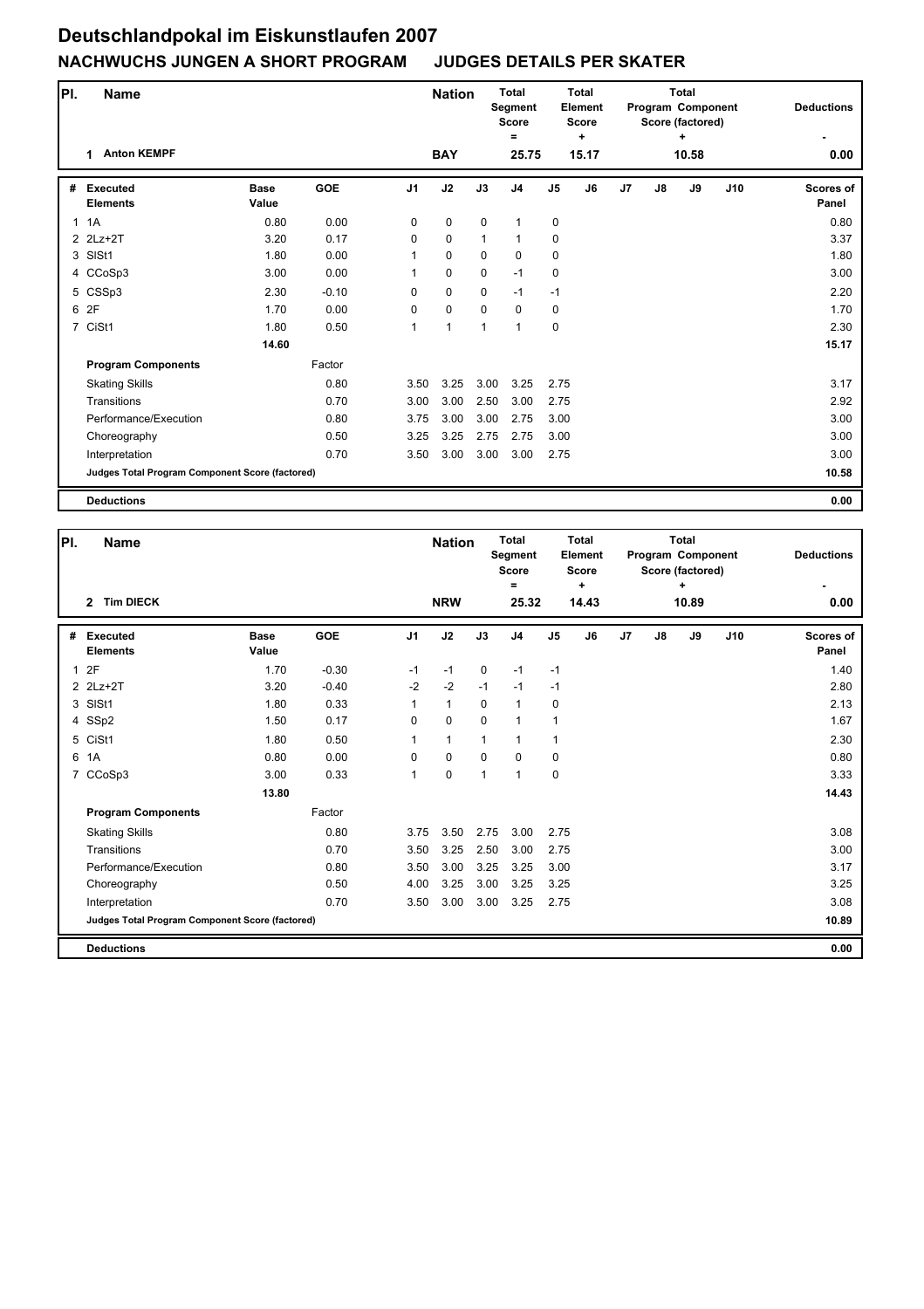| PI. | <b>Name</b>                                     |                      | <b>Nation</b> |                | <b>Total</b><br>Segment<br><b>Score</b> |             | <b>Total</b><br>Element<br><b>Score</b> |                |            | <b>Total</b><br><b>Program Component</b><br>Score (factored) |    | <b>Deductions</b> |     |                    |
|-----|-------------------------------------------------|----------------------|---------------|----------------|-----------------------------------------|-------------|-----------------------------------------|----------------|------------|--------------------------------------------------------------|----|-------------------|-----|--------------------|
|     | <b>Maxim STIEFEL</b><br>3                       |                      |               |                | <b>NRW</b>                              |             | =<br>23.20                              |                | ÷<br>13.83 |                                                              |    | ٠<br>9.37         |     | 0.00               |
| #   | <b>Executed</b><br><b>Elements</b>              | <b>Base</b><br>Value | <b>GOE</b>    | J <sub>1</sub> | J2                                      | J3          | J <sub>4</sub>                          | J <sub>5</sub> | J6         | J <sub>7</sub>                                               | J8 | J9                | J10 | Scores of<br>Panel |
| 1   | $2Lz+2T$                                        | 3.20                 | $-0.50$       | $-2$           | $-1$                                    | $-1$        | $-2$                                    | $-2$           |            |                                                              |    |                   |     | 2.70               |
|     | 2 CCoSp2                                        | 2.50                 | 0.00          | $\mathbf{1}$   | $\mathbf 0$                             | $\mathbf 0$ | 0                                       | $\mathbf 0$    |            |                                                              |    |                   |     | 2.50               |
|     | 3 2F                                            | 1.70                 | $-0.10$       | 0              | $\mathbf 0$                             | $\mathbf 0$ | $-1$                                    | $-1$           |            |                                                              |    |                   |     | 1.60               |
|     | 4 1A                                            | 0.80                 | 0.00          | 0              | $\mathbf 0$                             | $\mathbf 0$ | 0                                       | 0              |            |                                                              |    |                   |     | 0.80               |
|     | 5 SeSt1                                         | 1.80                 | 0.00          | 0              | $\mathbf 0$                             | $\mathbf 0$ | $\mathbf 0$                             | 0              |            |                                                              |    |                   |     | 1.80               |
|     | 6 CSSp3                                         | 2.30                 | 0.33          | 1              | $\mathbf 0$                             | $\mathbf 0$ | $\mathbf{1}$                            | 1              |            |                                                              |    |                   |     | 2.63               |
|     | 7 SISt1                                         | 1.80                 | 0.00          | 0              | $\pmb{0}$                               | 0           | 0                                       | 0              |            |                                                              |    |                   |     | 1.80               |
|     |                                                 | 14.10                |               |                |                                         |             |                                         |                |            |                                                              |    |                   |     | 13.83              |
|     | <b>Program Components</b>                       |                      | Factor        |                |                                         |             |                                         |                |            |                                                              |    |                   |     |                    |
|     | <b>Skating Skills</b>                           |                      | 0.80          | 3.00           | 2.75                                    | 2.50        | 2.75                                    | 2.75           |            |                                                              |    |                   |     | 2.75               |
|     | Transitions                                     |                      | 0.70          | 3.25           | 2.50                                    | 2.25        | 2.75                                    | 2.75           |            |                                                              |    |                   |     | 2.67               |
|     | Performance/Execution                           |                      | 0.80          | 3.00           | 2.25                                    | 2.75        | 3.00                                    | 2.50           |            |                                                              |    |                   |     | 2.75               |
|     | Choreography                                    |                      | 0.50          | 3.25           | 2.50                                    | 2.50        | 2.75                                    | 2.50           |            |                                                              |    |                   |     | 2.58               |
|     | Interpretation                                  |                      | 0.70          | 2.75           | 2.50                                    | 2.50        | 2.75                                    | 2.25           |            |                                                              |    |                   |     | 2.58               |
|     | Judges Total Program Component Score (factored) |                      |               |                |                                         |             |                                         |                |            |                                                              |    |                   |     | 9.37               |
|     | <b>Deductions</b>                               |                      |               |                |                                         |             |                                         |                |            |                                                              |    |                   |     | 0.00               |

| PI.          | Name                                            |                      |                   |                | <b>Nation</b> |              | <b>Total</b><br>Segment<br><b>Score</b><br>Ξ |                | Total<br><b>Element</b><br><b>Score</b><br>٠ |                |    | <b>Total</b><br>Program Component<br>Score (factored)<br>٠ |     | <b>Deductions</b>         |
|--------------|-------------------------------------------------|----------------------|-------------------|----------------|---------------|--------------|----------------------------------------------|----------------|----------------------------------------------|----------------|----|------------------------------------------------------------|-----|---------------------------|
|              | 4 Leon LILIK                                    |                      |                   |                | <b>HES</b>    |              | 22.92                                        |                | 12.00                                        |                |    | 11.42                                                      |     | 0.50                      |
| #            | <b>Executed</b><br><b>Elements</b>              | <b>Base</b><br>Value | <b>GOE</b>        | J <sub>1</sub> | J2            | J3           | J <sub>4</sub>                               | J <sub>5</sub> | J6                                           | J <sub>7</sub> | J8 | J9                                                         | J10 | <b>Scores of</b><br>Panel |
| $\mathbf{1}$ | $2Lz+2T$                                        | 3.20                 | 0.00              | $\mathbf 0$    | $\mathbf 0$   | $\mathbf 0$  | 0                                            | $-1$           |                                              |                |    |                                                            |     | 3.20                      |
|              | 2 2F                                            | 1.70                 | 0.00              | $-1$           | 0             | $\mathbf{1}$ | 0                                            | 0              |                                              |                |    |                                                            |     | 1.70                      |
|              | 3 SISt1                                         | 1.80                 | 0.33              | $\Omega$       | $\mathbf 0$   | $\mathbf{1}$ | $\mathbf{1}$                                 | $\mathbf{1}$   |                                              |                |    |                                                            |     | 2.13                      |
|              | 4 CSSp1                                         | 1.70                 | 0.17              | 0              | $\mathbf{1}$  | 1            | $-1$                                         | $\mathbf 0$    |                                              |                |    |                                                            |     | 1.87                      |
|              | 5 1A                                            | 0.80                 | 0.00              | $\Omega$       | $\mathbf 0$   | $\Omega$     | $\Omega$                                     | 0              |                                              |                |    |                                                            |     | 0.80                      |
| 6            | CCoSp                                           | 0.00                 | 0.00              |                |               |              |                                              |                |                                              |                |    |                                                            |     | 0.00                      |
|              | 7 CiSt1                                         | 1.80                 | 0.50              | $\mathbf{1}$   | 1             | $\mathbf 1$  | 1                                            | $\mathbf 0$    |                                              |                |    |                                                            |     | 2.30                      |
|              |                                                 | 11.00                |                   |                |               |              |                                              |                |                                              |                |    |                                                            |     | 12.00                     |
|              | <b>Program Components</b>                       |                      | Factor            |                |               |              |                                              |                |                                              |                |    |                                                            |     |                           |
|              | <b>Skating Skills</b>                           |                      | 0.80              | 3.50           | 4.00          | 3.25         | 3.00                                         | 3.00           |                                              |                |    |                                                            |     | 3.25                      |
|              | Transitions                                     |                      | 0.70              | 3.25           | 3.75          | 2.75         | 2.75                                         | 2.75           |                                              |                |    |                                                            |     | 2.92                      |
|              | Performance/Execution                           |                      | 0.80              | 3.50           | 4.00          | 3.25         | 3.25                                         | 3.25           |                                              |                |    |                                                            |     | 3.33                      |
|              | Choreography                                    |                      | 0.50              | 3.75           | 4.00          | 3.00         | 3.00                                         | 3.25           |                                              |                |    |                                                            |     | 3.33                      |
|              | Interpretation                                  |                      | 0.70              | 3.75           | 4.00          | 3.50         | 3.00                                         | 3.25           |                                              |                |    |                                                            |     | 3.50                      |
|              | Judges Total Program Component Score (factored) |                      |                   |                |               |              |                                              |                |                                              |                |    |                                                            |     | 11.42                     |
|              | <b>Deductions</b>                               |                      | $-0.50$<br>Falls: |                |               |              |                                              |                |                                              |                |    |                                                            |     | $-0.50$                   |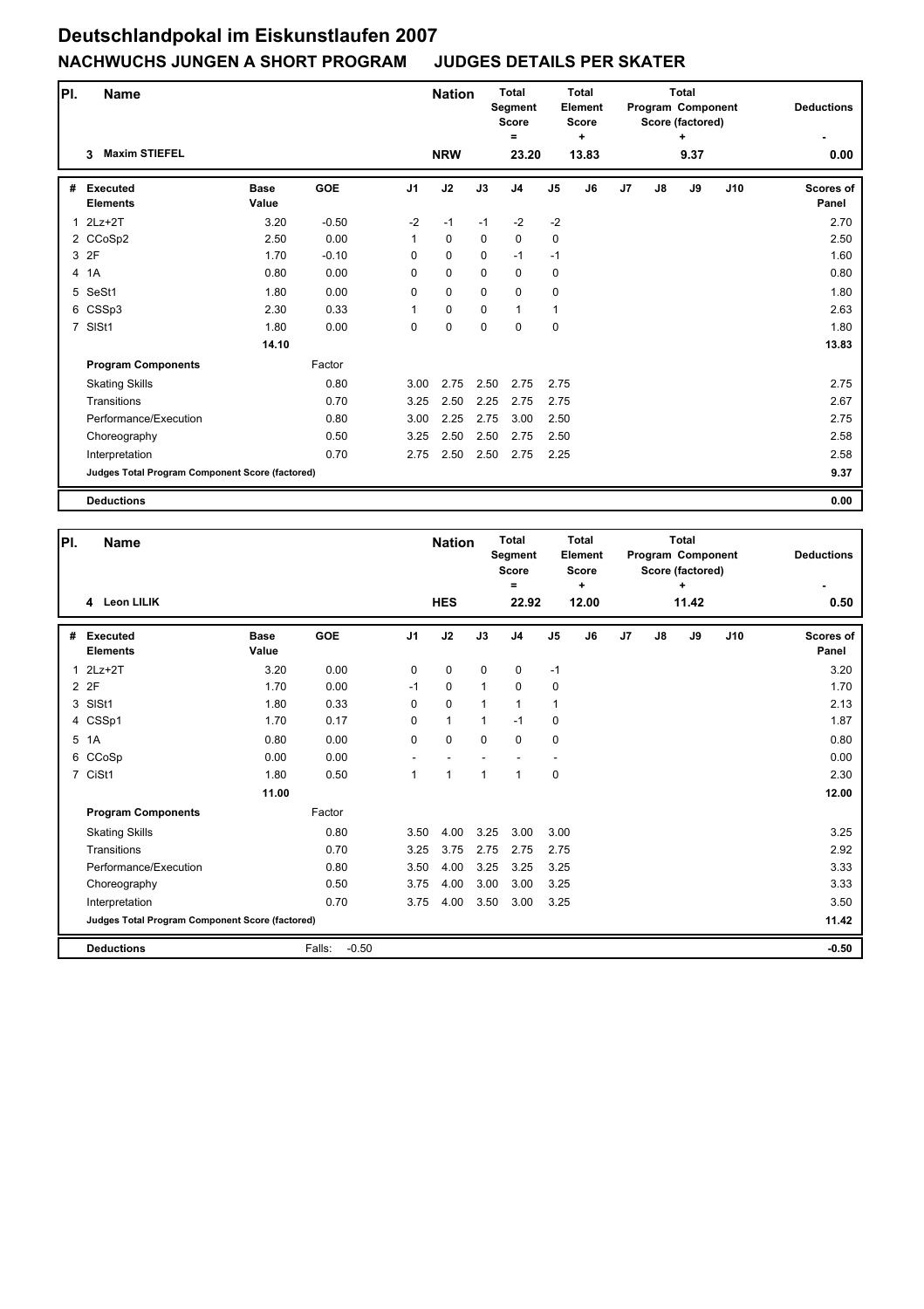| PI.          | <b>Name</b>                                     |                      | <b>Nation</b>     |                | Total<br>Segment<br><b>Score</b><br>$=$ |              | Total<br>Element<br><b>Score</b><br>٠ |                |       | Total<br>Program Component<br>Score (factored)<br>٠ | <b>Deductions</b> |       |     |                           |
|--------------|-------------------------------------------------|----------------------|-------------------|----------------|-----------------------------------------|--------------|---------------------------------------|----------------|-------|-----------------------------------------------------|-------------------|-------|-----|---------------------------|
|              | <b>Panagiotis POLIZOAKIS</b><br>5               |                      |                   |                | <b>B-W</b>                              |              | 21.76                                 |                | 12.04 |                                                     |                   | 10.22 |     | 0.50                      |
| #            | <b>Executed</b><br><b>Elements</b>              | <b>Base</b><br>Value | <b>GOE</b>        | J <sub>1</sub> | J2                                      | J3           | J <sub>4</sub>                        | J <sub>5</sub> | J6    | J <sub>7</sub>                                      | J8                | J9    | J10 | <b>Scores of</b><br>Panel |
| $\mathbf{1}$ | 1A                                              | 0.80                 | 0.50              | 1              | $\mathbf{1}$                            | 0            | $\mathbf{1}$                          | $\mathbf{1}$   |       |                                                     |                   |       |     | 1.30                      |
|              | 2 2Lz+COMBO                                     | 1.90                 | $-1.00$           | $-3$           | $-3$                                    | $-3$         | $-3$                                  | $-3$           |       |                                                     |                   |       |     | 0.90                      |
|              | 3 CCoSp1                                        | 2.00                 | 0.50              | 1              | $\mathbf{1}$                            | $\Omega$     | $\overline{2}$                        | $\mathbf{1}$   |       |                                                     |                   |       |     | 2.50                      |
| 4            | SISt1                                           | 1.80                 | 0.17              | 1              | $\mathbf 0$                             | $\mathbf 0$  | $\mathbf{1}$                          | 0              |       |                                                     |                   |       |     | 1.97                      |
| 5            | 2F                                              | 1.70                 | 0.00              | 0              | $\mathbf 0$                             | $\mathbf{1}$ | $-1$                                  | $\mathbf 0$    |       |                                                     |                   |       |     | 1.70                      |
| 6            | CiSt1                                           | 1.80                 | 0.00              | 0              | $\mathbf 0$                             | $\Omega$     | $\mathbf 0$                           | $\mathbf 0$    |       |                                                     |                   |       |     | 1.80                      |
|              | 7 CSSp1                                         | 1.70                 | 0.17              | $\Omega$       | $\mathbf 0$                             | 1            | $\overline{1}$                        | $\mathbf 0$    |       |                                                     |                   |       |     | 1.87                      |
|              |                                                 | 11.70                |                   |                |                                         |              |                                       |                |       |                                                     |                   |       |     | 12.04                     |
|              | <b>Program Components</b>                       |                      | Factor            |                |                                         |              |                                       |                |       |                                                     |                   |       |     |                           |
|              | <b>Skating Skills</b>                           |                      | 0.80              | 3.50           | 3.25                                    | 2.50         | 3.25                                  | 3.25           |       |                                                     |                   |       |     | 3.25                      |
|              | Transitions                                     |                      | 0.70              | 3.25           | 3.00                                    | 2.50         | 2.75                                  | 3.00           |       |                                                     |                   |       |     | 2.92                      |
|              | Performance/Execution                           |                      | 0.80              | 3.75           | 3.00                                    | 2.75         | 2.75                                  | 2.75           |       |                                                     |                   |       |     | 2.83                      |
|              | Choreography                                    |                      | 0.50              | 3.00           | 3.00                                    | 2.50         | 2.50                                  | 2.50           |       |                                                     |                   |       |     | 2.67                      |
|              | Interpretation                                  |                      | 0.70              | 3.25           | 3.00                                    | 2.75         | 2.75                                  | 2.50           |       |                                                     |                   |       |     | 2.83                      |
|              | Judges Total Program Component Score (factored) |                      |                   |                |                                         |              |                                       |                |       |                                                     |                   |       |     | 10.22                     |
|              | <b>Deductions</b>                               |                      | $-0.50$<br>Falls: |                |                                         |              |                                       |                |       |                                                     |                   |       |     | $-0.50$                   |

| PI.          | <b>Name</b>                                     |                      | <b>Nation</b> |                | <b>Total</b><br><b>Segment</b><br><b>Score</b> |              | Total<br><b>Element</b><br><b>Score</b> |                |            | <b>Total</b><br>Program Component<br>Score (factored) |    | <b>Deductions</b> |     |                           |
|--------------|-------------------------------------------------|----------------------|---------------|----------------|------------------------------------------------|--------------|-----------------------------------------|----------------|------------|-------------------------------------------------------|----|-------------------|-----|---------------------------|
|              | <b>Florian MAIER</b><br>6                       |                      |               |                | B-W                                            |              | $=$<br>21.27                            |                | ÷<br>11.47 |                                                       |    | $\ddot{}$<br>9.80 |     | 0.00                      |
| #            | <b>Executed</b><br><b>Elements</b>              | <b>Base</b><br>Value | GOE           | J <sub>1</sub> | J2                                             | J3           | J <sub>4</sub>                          | J <sub>5</sub> | J6         | J <sub>7</sub>                                        | J8 | J9                | J10 | <b>Scores of</b><br>Panel |
| $\mathbf{1}$ | 2F                                              | 1.70                 | 0.00          | 0              | $\mathbf 0$                                    | $\mathbf 0$  | 1                                       | 0              |            |                                                       |    |                   |     | 1.70                      |
|              | 2 2Lz<+2Lo<                                     | 1.10                 | $-0.23$       | $-3$           | $-3$                                           | $-2$         | $-1$                                    | $-2$           |            |                                                       |    |                   |     | 0.87                      |
|              | 3 CSSp3                                         | 2.30                 | 0.00          | $-1$           | $\mathbf 0$                                    | $\mathbf{1}$ | 0                                       | 0              |            |                                                       |    |                   |     | 2.30                      |
|              | 4 SISt1                                         | 1.80                 | 0.00          | 0              | $\mathbf 0$                                    | $-1$         | 0                                       | 0              |            |                                                       |    |                   |     | 1.80                      |
| 5            | 1A                                              | 0.80                 | 0.00          | 0              | $\mathbf 0$                                    | $\mathbf 0$  | 1                                       | $\mathbf 0$    |            |                                                       |    |                   |     | 0.80                      |
| 6            | CiSt1                                           | 1.80                 | 0.00          | 1              | 0                                              | 0            | 0                                       | $\mathbf 0$    |            |                                                       |    |                   |     | 1.80                      |
|              | 7 CCoSp2                                        | 2.50                 | $-0.30$       | $-2$           | $-1$                                           | 0            | $-1$                                    | $-1$           |            |                                                       |    |                   |     | 2.20                      |
|              |                                                 | 12.00                |               |                |                                                |              |                                         |                |            |                                                       |    |                   |     | 11.47                     |
|              | <b>Program Components</b>                       |                      | Factor        |                |                                                |              |                                         |                |            |                                                       |    |                   |     |                           |
|              | <b>Skating Skills</b>                           |                      | 0.80          | 3.00           | 3.50                                           | 2.75         | 2.75                                    | 2.75           |            |                                                       |    |                   |     | 2.83                      |
|              | Transitions                                     |                      | 0.70          | 2.50           | 3.25                                           | 2.25         | 2.50                                    | 2.50           |            |                                                       |    |                   |     | 2.50                      |
|              | Performance/Execution                           |                      | 0.80          | 3.25           | 3.25                                           | 3.00         | 2.50                                    | 2.75           |            |                                                       |    |                   |     | 3.00                      |
|              | Choreography                                    |                      | 0.50          | 3.25           | 3.50                                           | 2.50         | 2.50                                    | 3.00           |            |                                                       |    |                   |     | 2.92                      |
|              | Interpretation                                  |                      | 0.70          | 3.00           | 3.50                                           | 2.75         | 2.50                                    | 2.50           |            |                                                       |    |                   |     | 2.75                      |
|              | Judges Total Program Component Score (factored) |                      |               |                |                                                |              |                                         |                |            |                                                       |    |                   |     | 9.80                      |
|              | <b>Deductions</b>                               |                      |               |                |                                                |              |                                         |                |            |                                                       |    |                   |     | 0.00                      |